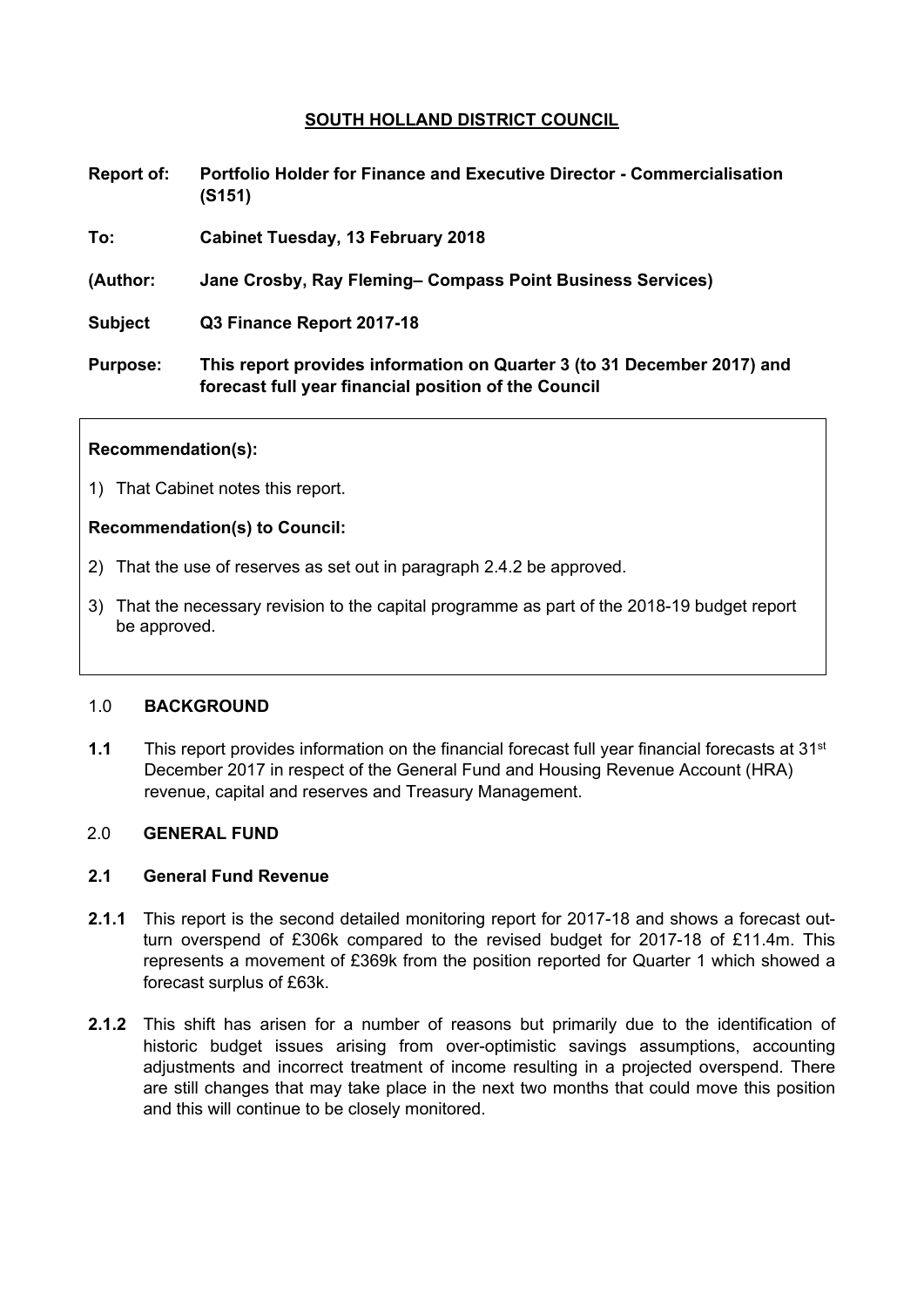**2.1.3** The current forecast deficit of £306k has arisen primarily due to:

|     |                                                                                                                                                                                              | Variance |
|-----|----------------------------------------------------------------------------------------------------------------------------------------------------------------------------------------------|----------|
|     |                                                                                                                                                                                              | £000     |
|     | <b>Budget adjustments:</b>                                                                                                                                                                   |          |
| 1.  | Net savings identified across all services through vacant posts and<br>"budget challenge sessions" including Democratic Services, Health &<br>Safety and Operational Environmental Services. | (152)    |
| 2.  | Additional forecast building control income above budget                                                                                                                                     | (33)     |
| 3.  | Additional forecast planning fee income above budget                                                                                                                                         | (60)     |
| 4.  | Budget adjustments due to amendments and additional pressures<br>identified and built into the 2017-18 base budget                                                                           | 359      |
| 5.  | Over-optimistic savings assumptions in the 2017-18 base budget                                                                                                                               | 128      |
|     |                                                                                                                                                                                              | 242      |
|     | <b>Other variations:</b>                                                                                                                                                                     |          |
| 6.  | Alarm monitoring income transferred from the HRA - correction                                                                                                                                | 150      |
| 7.  | Increased charges to the HRA for support services provided                                                                                                                                   | (75)     |
| 8.  | Increased income on investments arising from increased interest rates<br>and higher levels of reserves than budgeted                                                                         | (71)     |
| 9.  | Slippage in Contracts & Procurement savings                                                                                                                                                  | 40       |
| 10. | Potential reduction officer time recoverable through Grants 4 Growth                                                                                                                         | 20       |
|     |                                                                                                                                                                                              | 306      |
|     |                                                                                                                                                                                              |          |

- **2.1.4** In addition to the above there is an increased levy payment due to Government of £366k in 2017-18 which it has been assumed will be funded from reserves. This has arisen due to additional retained business rates in the Collection Fund of £954k, as a result of the reduction in provision required for one remaining power station appeal. This additional income results in a surplus on the Collection Fund in 2018-19 of £1.004m, of which the SHDC share will be £402k. This has now been included in the draft General Fund budget for 2018-19.
- **2.1.5** It has taken some time to work through some of the 2017-18 budget assumptions made. However, this detailed work has now been completed in conjunction with budget holders to review all current budget assumptions and savings targets to ensure consistency with the Moving Forward Savings Programme. In addition all income and recharge budgets have been reviewed to ensure that these are robust and achievable.
- **2.1.6** Detailed "budget challenge sessions" have now been held with all mangers to identify immediate surplus budget capacity and to ensure that the revenue budget is sustainable.
- **2.1.7** The budget management process for 2018-19 is being refined to ensure that all budgets are owned and managed by budget holders with the support of finance staff with updated budget manager training planned for March 2018.
- **2.1.8** The content and presentation of future budget management reports will be updated to improve the information available to Members throughout the year. This will include regular briefings for portfolio holders on the budgets for their area.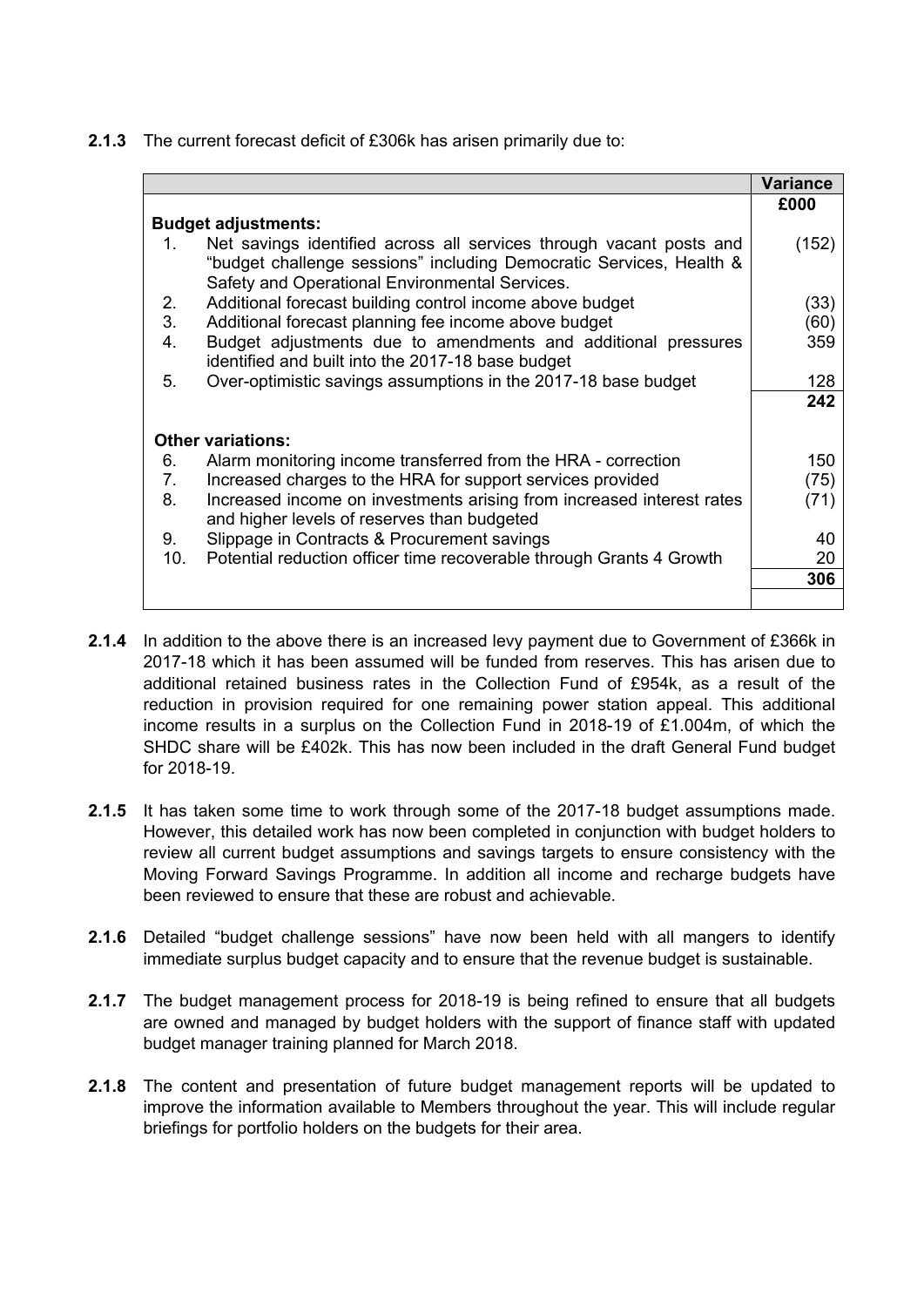- **2.1.9** In addition increased investment has been made through reserves to provide capacity to ensure delivery of transformational projects and contractual reviews.
- **2.1.10** The budget will continue to be closely monitored and challenged during the remainder of the current financial year and where possible options/action identified to reduce the forecast deficit.
- **2.1.11** As a result of the work carried out and the ongoing savings through the Moving Forward Programme, the Council will start 2018-19 with a budget surplus.
- **2.1.12** As part of the announcements around the Settlement for 2018-19 the government has indicated that there will be one off adjustments required to the 2017-18 business rates tariff values to reflect the revaluation of business rates in 2017. The adjustment value for South Holland's tariff in 2017-18 is an increase of £326k. This will be paid to the government in 2018-19 through an adjustment to the 2018-19 tariff value. This is reflected in the 2018-19 budget assumptions. However, if this is confirmed then it may be appropriate for any such payments to be accounted for in the 2017-18 financial year. This will be dealt with through the closure of the 2017-18 accounts and could provide an additional cost pressure to the 2017-18 outturn position.

# **2.2 Moving Forward Programme**

- **2.2.1** The 2017-18 budget included savings targets for the Moving Forward programme of £675k. The programme is currently forecast to achieve savings of £598k in the current year– including implementation of the Place Review. Activity is currently underway to assess how this programme may be accelerated.
- **2.2.2** These savings are included in the forecast at 2.1.3 above. Details of the Moving Forward Programme are shown in the table:

|                                                                                                                          | <b>Forecast</b><br>Variance          |
|--------------------------------------------------------------------------------------------------------------------------|--------------------------------------|
|                                                                                                                          | £000                                 |
| <b>Target within Revised Estimates</b><br>Additional savings required re Contracts Team<br><b>Total savings required</b> | (646)<br>$\left( 29\right)$<br>(675) |
| <b>Current Projected in year savings:</b>                                                                                |                                      |
| Digitalisation                                                                                                           |                                      |
| Commercialisation                                                                                                        | (361)                                |
| Organisational Design                                                                                                    | (237)                                |
| <b>Aligning Public Services</b>                                                                                          |                                      |
|                                                                                                                          |                                      |
| Forecast savings to be achieved                                                                                          | (598)                                |
| <b>Projected (Over)/ Under Achievement</b>                                                                               | 77                                   |
|                                                                                                                          |                                      |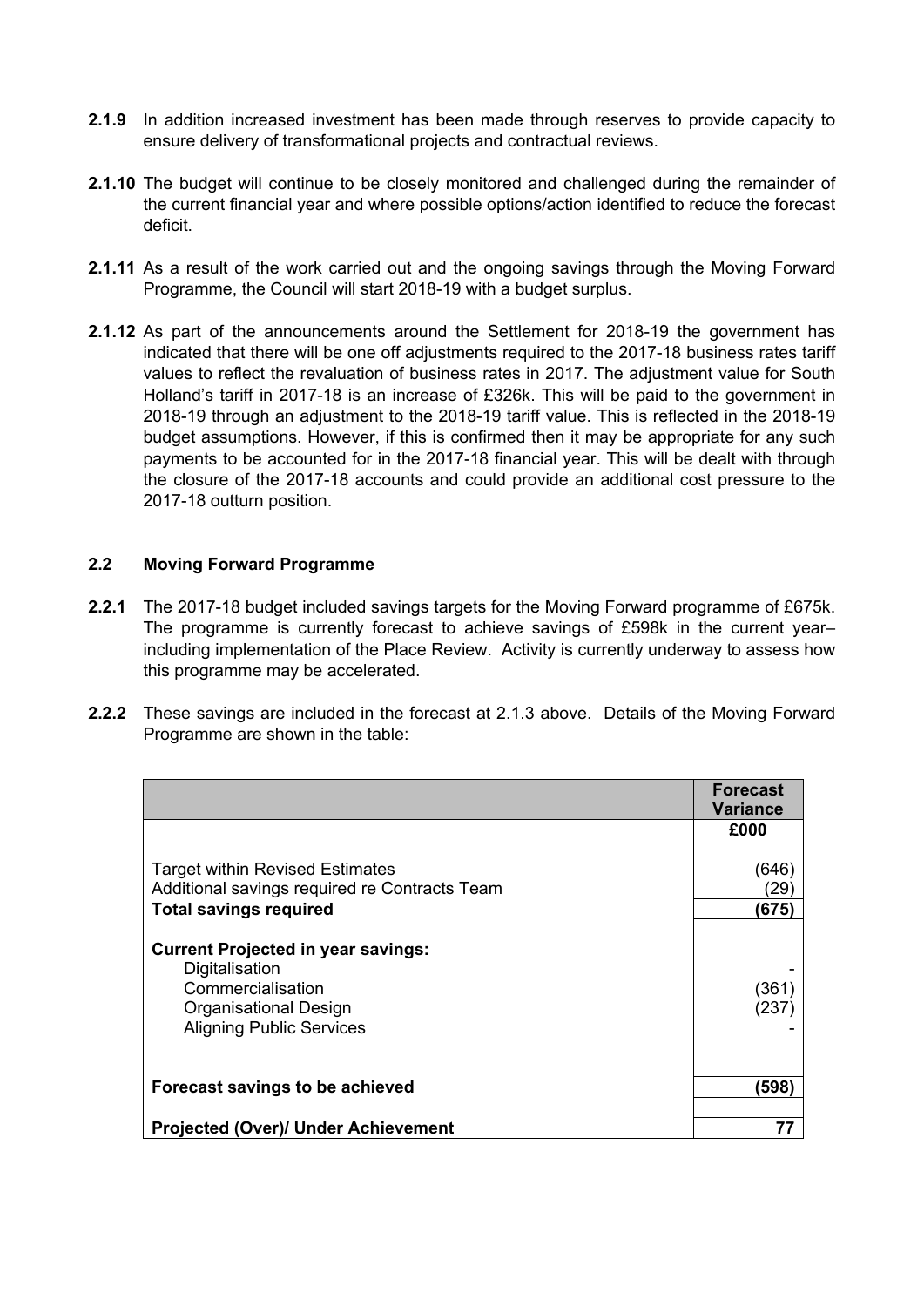# **2.3 General Fund Capital Programme**

- **2.3.1** The original 2017-18 Capital Programme has been subject to a number of amendments to deliver a revised budget which reflects previous year scheme underspends and changes to approved schemes.
- **2.3.2** The detailed 2017-18 General Fund capital budget and forecast is shown in Appendix 1 and summarised in the following table.

|                                             | <b>Revised</b><br>2017-18 | <b>Forecast</b><br>2017-18 | <b>Forecast</b><br>2017-18 |
|---------------------------------------------|---------------------------|----------------------------|----------------------------|
| <b>Project</b>                              | <b>Estimate</b>           | <b>Outturn</b>             | <b>Variance</b>            |
|                                             | £000                      | £000                       | £000                       |
| <b>Housing Related Schemes</b>              | 1,666                     | 1,482                      | (184)                      |
| Infrastructure & Buildings                  | 1,114                     | 564                        | (550)                      |
|                                             |                           |                            |                            |
| <b>Other Capital Schemes</b>                | 906                       | 706                        | (200)                      |
|                                             |                           |                            |                            |
| <b>Total Approved Schemes</b>               | 3,686                     | 2,752                      | (934)                      |
| Schemes Subject to Approval                 | 1,379                     |                            | (1, 379)                   |
|                                             |                           |                            |                            |
| <b>Total General Fund Capital Programme</b> | 5,065                     | 2,752                      | (2,313)                    |
|                                             |                           |                            |                            |
| Financed By:                                |                           |                            |                            |
| <b>Capital Receipts</b>                     | 1,335                     | 457                        | (878)                      |
| Borrowing                                   | 1,006                     | 1,117                      | 111                        |
| <b>Grants and Contributions</b>             | 1,233                     | 737                        | (496)                      |
| Direct Revenue Funding                      | 1,491                     | 441                        | (1,050)                    |
|                                             | 5,065                     | 2,752                      | (2,313)                    |

- **2.3.3** The above table shows a forecast spend of £2.752m against a revised budget of £3.686m for those schemes which have received detailed approval, a forecast underspend of £0.934m as a result of:
	- Disabled Facilities Grant funding of £260k, which is proposed to be slipped into 2018-19:
	- Accelerated investment of £111k in Welland Homes to reflect the latest programme phasing due to the first tranche of investment in the scheme at Parkside Crescent, Spalding (subject to Cabinet & Council approval):
	- Slippage of the ICT Infrastructure investment (£207k) into 2018-19 due to a delay in device refresh and Office 365 work,
	- Spend against the programme of re-roofing industrial units (£167k) which will now be slipped into 2018-19,
	- Spend against the provision for Travellers' Sites (£200k) due to the service reassessing this project. A member decision will be required in due course.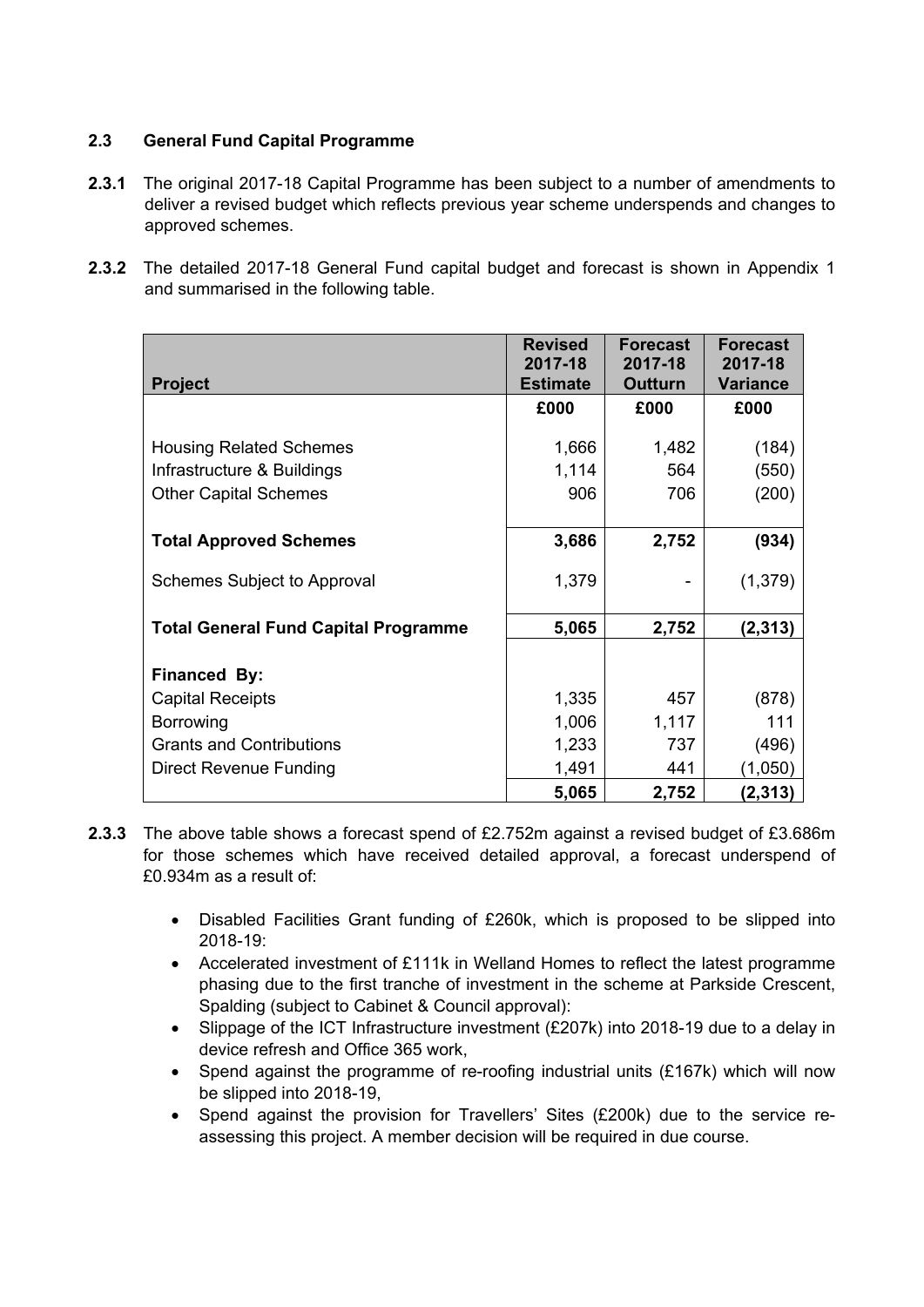- **2.3.4** In addition, there is an additional £1.379m of capital budget which has not yet been released for spend. Of this investment in Grounds Maintenance Equipment (£50k) and Digital Vision (£329k) will be brought forward for approval for spend in 2018-19. The unallocated growth fund provision of £1m will be taken out of the capital programme with future schemes brought forward on an individual basis.
- **2.3.5** The capital programme is subject to the development of new and revised projects and will be updated as necessary during Q4.

### **2.4 General Fund Reserves**

**2.4.1** The following table sets out the estimated contributions to/from reserves during 2017-18 and the estimated General Fund Reserves Balance at 31st March 2018:

| <b>Reserve</b>                                                                                                                | <b>Balance</b><br>1 April<br>2017          | <b>Contribs</b><br>into<br><b>Reserves</b> | <b>Planned</b><br>Use of<br><b>Reserves</b>           | <b>Balance</b><br>31 March<br>2018 |
|-------------------------------------------------------------------------------------------------------------------------------|--------------------------------------------|--------------------------------------------|-------------------------------------------------------|------------------------------------|
|                                                                                                                               | £000                                       | £000                                       | £000                                                  | £000                               |
| Transformation<br>Investment and Growth<br><b>Earmarked Grants</b><br>Council Tax<br>Insurance<br>Replacement & Refurbishment | 809<br>4,752<br>254<br>2,082<br>220<br>225 | 1,099<br>0<br>220<br>136                   | (239)<br>(468)<br>(160)<br>(1, 164)<br>(220)<br>(167) | 570<br>5,383<br>94<br>1,138<br>194 |
| <b>Total Specific GF Reserves</b>                                                                                             | 8,342                                      | 1,455                                      | (2, 418)                                              | 7,379                              |
| <b>General Reserve</b>                                                                                                        | 2,064                                      |                                            |                                                       | 2,064                              |
| <b>Total Reserves</b>                                                                                                         | 10,406                                     | 1,455                                      | (2, 418)                                              | 9,443                              |

### **2.4.2** Approval is now requested for the following:

- That the Council Tax Reserve be used to fund the additional NNDR levy payment due to central government in 2017/18;
- That £51k be added to the Capital Programme funded from the Transformation Reserve for customer self-service technology in Priory Road Reception.

# **3. HOUSING REVENUE ACCOUNT (HRA)**

# **3.1 HRA Revenue**

**3.1.1** The current HRA Budget forecast for 2017-18 is a surplus of £3.539m, against a forecast surplus of £198k, due primarily to the budgeted revenue contribution to the capital programme no longer being required in the current financial year. The development of the affordable housing programme will mean that this balance will be used to fund the Capital Programme, in future years.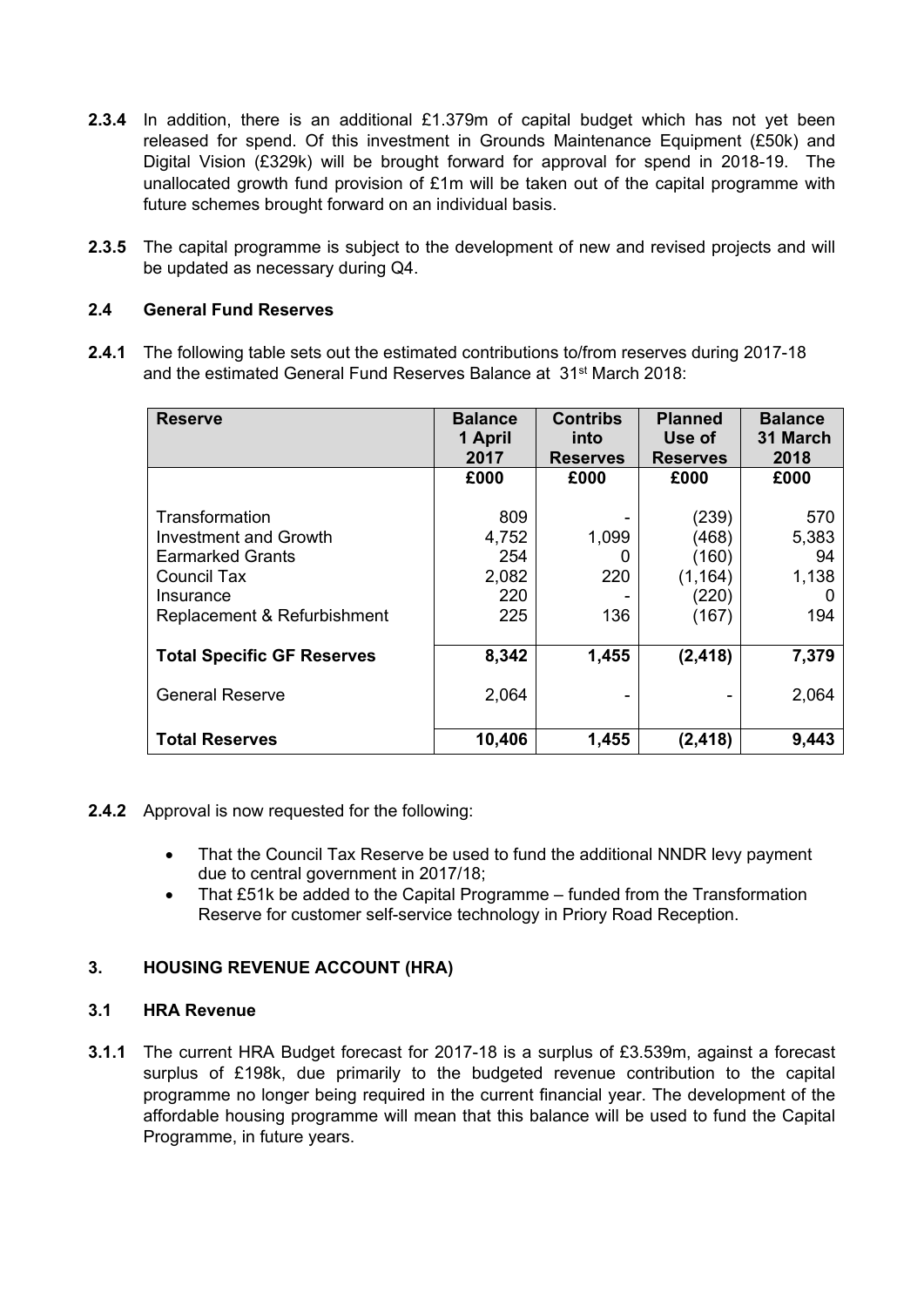- **3.1.2** The current forecast position includes one-off redundancy and actuarial strain costs totalling £387k arising from the implementation of the Place Review. The ongoing impact of the review will deliver estimated full-year staffing savings of £510k across HRA Budgets in addition to operational efficiency savings against non-staff budgets. Further work is now being carried out to implement new operating policies and processes and revised charging arrangements, to procure a contractor to provide voids and responsive maintenance support around the reduced core multi-skilled workforce. This review will be implemented during the current financial year with the full benefit of the service redesign delivered in 2018-19.
- **3.1.3** The table below details the forecast outturn against the original budget for 2017-18:

| <b>Area</b>                                          | <b>Budget</b><br>2017-18 | <b>Forecast</b><br>2017-18 | <b>Variance</b><br>2017-18 | <b>Note</b>    |
|------------------------------------------------------|--------------------------|----------------------------|----------------------------|----------------|
|                                                      | £000                     | £000                       | £000                       |                |
| Income:                                              |                          |                            |                            |                |
| Rent Income - Dwellings                              | (15,024)                 | (15,047)                   | (23)                       | 1              |
| <b>Charges for Services and Facilities</b>           | (958)                    | (1, 171)                   | (213)                      | $\overline{2}$ |
|                                                      | (15,982)                 | (16, 218)                  | (236)                      |                |
| <b>Expenditure:</b>                                  |                          |                            |                            |                |
| Repairs & Maintenance                                | 3,486                    | 3,234                      | (252)                      | 3              |
| Supervision & Management                             | 2,343                    | 2,758                      | 415                        | 4              |
| <b>Special Services</b>                              | 1,128                    | 1,286                      | 158                        | 5              |
| Rents, Rates, Taxes and Other Charges                | 70                       | 70                         |                            | $\frac{6}{7}$  |
| Increase in Provision for Bad Debts                  | 119                      | 119                        |                            |                |
| Depreciation and Impairment of Assets                | 2,300                    | 2,866                      | 566                        | 8              |
| <b>Debt Management Costs</b>                         | 75                       | 80                         | 5                          | 9              |
|                                                      | 9,521                    | 10,413                     | 892                        |                |
| <b>Net Cost of Services</b>                          | (6, 461)                 | (5,805)                    | 656                        |                |
| Interest Payable                                     | 2,348                    | 2,348                      |                            | 10             |
| <b>HRA Investment Income</b>                         | (62)                     | (82)                       | (20)                       | 11             |
| Capital Expenditure funded by the HRA                | 3,977                    |                            | (3, 977)                   | 12             |
| (Surplus)/Deficit in year                            | (198)                    | (3,539)                    | (3, 341)                   |                |
| <b>HRA Balances b/f</b><br>(Surplus)/Deficit in year | (8,968)<br>(198)         | (8,968)<br>(3,539)         | (3,341)                    |                |
| <b>HRA Balance c/f</b>                               | (9, 166)                 | (12, 507)                  | (3, 341)                   |                |

#### **Notes to HRA Table:**

- **1. Rent Income – Dwellings -** This budget relates solely to property rents net of anticipated void period losses. Additional income of £23k is forecast, assuming the same levels of income in quarter 4 as in the first three quarters.
- **2. Charges for Services & Facilities -** This budget includes income to the HRA in respect of Wardens Service Charges, Alarm Monitoring, Sewerage Charges, and other HRA Fees and Charges. The variation from budget relates to Alarm Monitoring service charges which have been moved back to the HRA from the General Fund, the expenditure for which is shown within Special Services, and also Wardens service charge income for which the budget is understated.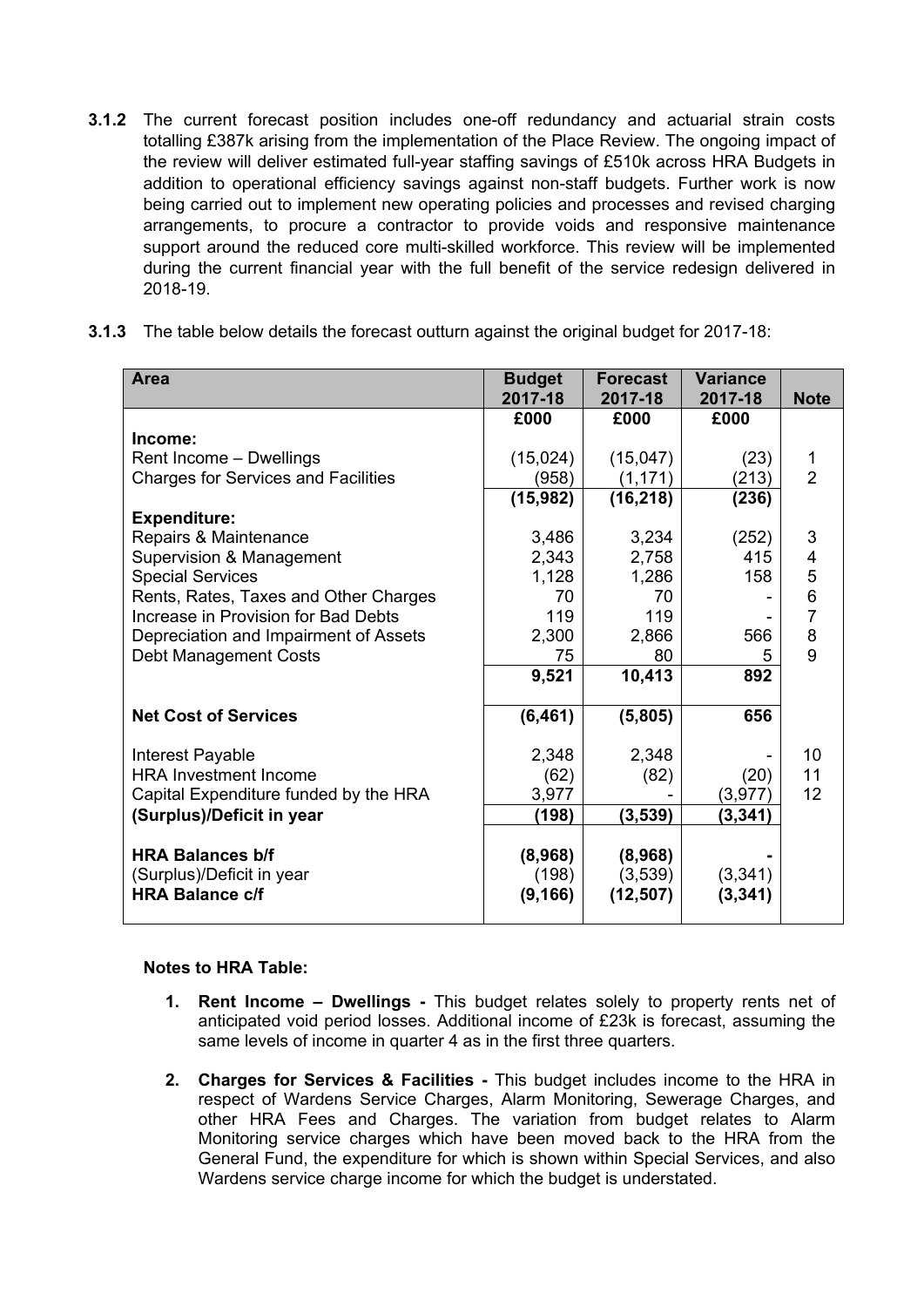- **3. Repairs & Maintenance -** This budget reflects the cost of revenue repairs and maintenance on the Councils properties and includes:
	- responsive repairs reported by tenants,
	- work to re-let void properties,
	- planned maintenance including asbestos management, planned painting and essential maintenance of footpaths & roadways, and
	- cyclical maintenance such as gas and electrical servicing.

The current forecast includes one-off redundancy and pension fund strain costs, but this is offset by reduced forecasts for gross pay and the in-year maintenance programme.

- **4. Supervision & Management -** This budget reflects the core supervision and management costs in relation to the Councils properties and includes:
	- tenancy allocations,
	- the cost of rent collection,
	- housing advice and enabling,
	- tenant participation,
	- estate management,
	- administration of the right to buy scheme, and
	- general management including support service costs and the HRA share of the Council's "Corporate and Democratic Core".

The overall supervision and management variance in 2017-18 is £415k due to changes in staffing allocations to reflect new roles and responsibilities following the Place Review, one-off redundancy and pension fund strain costs and the use of agency staff to cover key posts. There are also increased recharges from the General Fund to cover additional services (Facilities Management and Legal Services), along with inflationary increases on recharges which have historically remained static.

- **5. Special Services -** This budget includes alarm monitoring, sheltered housing, community facilities and housing sewerage works.
- **6. Rents, rates, taxes and other charges -** This budget relates to rent and business rates for operational assets.
- **7. Increase in Provision for Bad Debts -** The Council reviews its bad debt provision on a regular basis to ensure that there is sufficient provision to cover the nonrecovery of current and former tenant rent arrears. The current budget provision is sufficient in respect of current arrears but this will need to be reviewed as part of the 5 year MTFP forecasts to reflect the proposed roll-out of Universal Credit.
- **8. Depreciation and Impairment of Assets -** The Council is required to calculate annual depreciation on its dwellings and operational assets. This sum is transferred to the major repairs reserve to finance capital investment to maintain properties to decent homes standards.
- **9. Debt Management Costs -** This budget reflects the cost of managing the HRA long term debt.
- **10. Interest Payable -** This budget relates to the annual interest payable by the Council on the debt taken on as part of the national changes in 2012/13 to make Council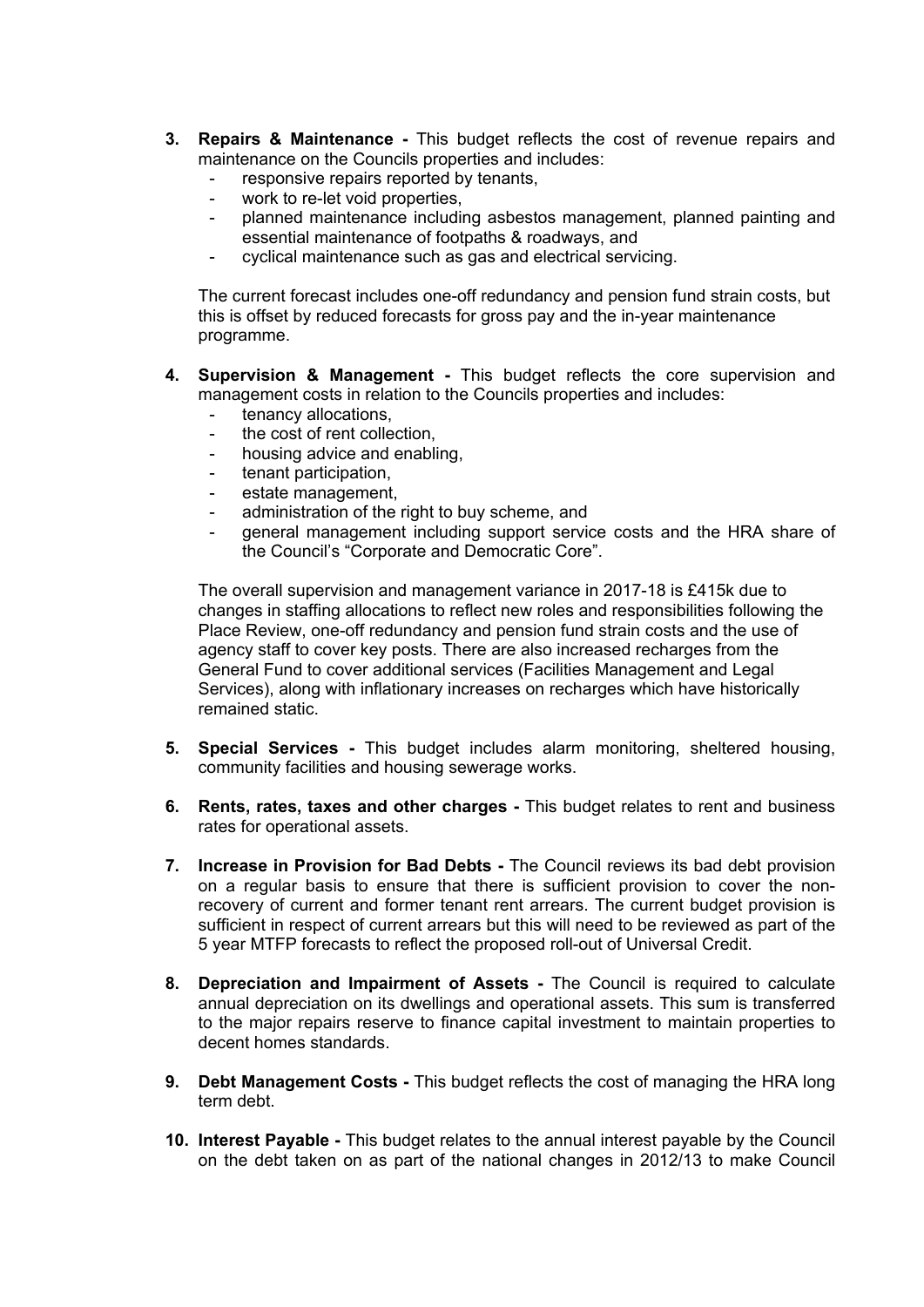Housing self-financing. The debt is at a fixed rate of interest so there is no variance from budget.

- **11. HRA Investment Income -** This relates to interest earned through investment of HRA cash balances.
- **12. Capital Expenditure funded by the HRA -** The Housing Revenue Account makes an annual revenue contribution to support the HRA Capital Programme. The need to develop the affordable housing programme currently means that the contribution is not required in this financial year. The balance will be carried forward to fund capital expenditure in future years.

## **3.2 HRA Capital Programme**

- **3.2.1** The HRA capital programme is currently showing forecast spend of £3.617m against a budget of £6.156m for approved schemes. In addition there is a budget of £3.851m which has not yet been released for spend.
- **3.2.2** The following table summarises current HRA capital programme and funding:

|                                    | <b>Revised</b>  |                 |                 |
|------------------------------------|-----------------|-----------------|-----------------|
|                                    | $17 - 18$       | <b>Forecast</b> | <b>Forecast</b> |
| <b>Project</b>                     | <b>Estimate</b> | <b>Outturn</b>  | <b>Variance</b> |
|                                    | £000            | £000            | £000            |
|                                    |                 |                 |                 |
| <b>Decent Homes</b>                | 4,134           | 2,835           | (1,299)         |
| Major Area schemes                 | 128             | 128             |                 |
| IT / System                        | 184             | 184             |                 |
| Aids & Adaptations                 | 400             | 300             | (100)           |
| <b>Affordable Housing</b>          | 1,310           | 170             | (1, 140)        |
| <b>Total Approved Schemes</b>      | 6,156           | 3,617           | (2, 539)        |
|                                    |                 |                 |                 |
| <b>Schemes Subject to Approval</b> |                 |                 |                 |
| Affordable Housing                 | 3,851           | 0               | (3,851)         |
|                                    |                 |                 |                 |
| <b>Total - HRA</b>                 | 10,007          | 3,617           | (6, 390)        |
|                                    |                 |                 |                 |
|                                    |                 |                 |                 |
| Financed By:                       |                 |                 |                 |
| <b>Capital Receipts</b>            | 1,161           | 558             | (603)           |
| Direct Revenue Funding             | 3,977           | 0               | (3, 977)        |
| <b>Major Repairs Reserve</b>       | 4,869           | 3,059           | (1, 810)        |
|                                    | 10,007          | 3,617           | (6, 390)        |

**3.2.3** The forecast underspend of £6.390m has arisen due to: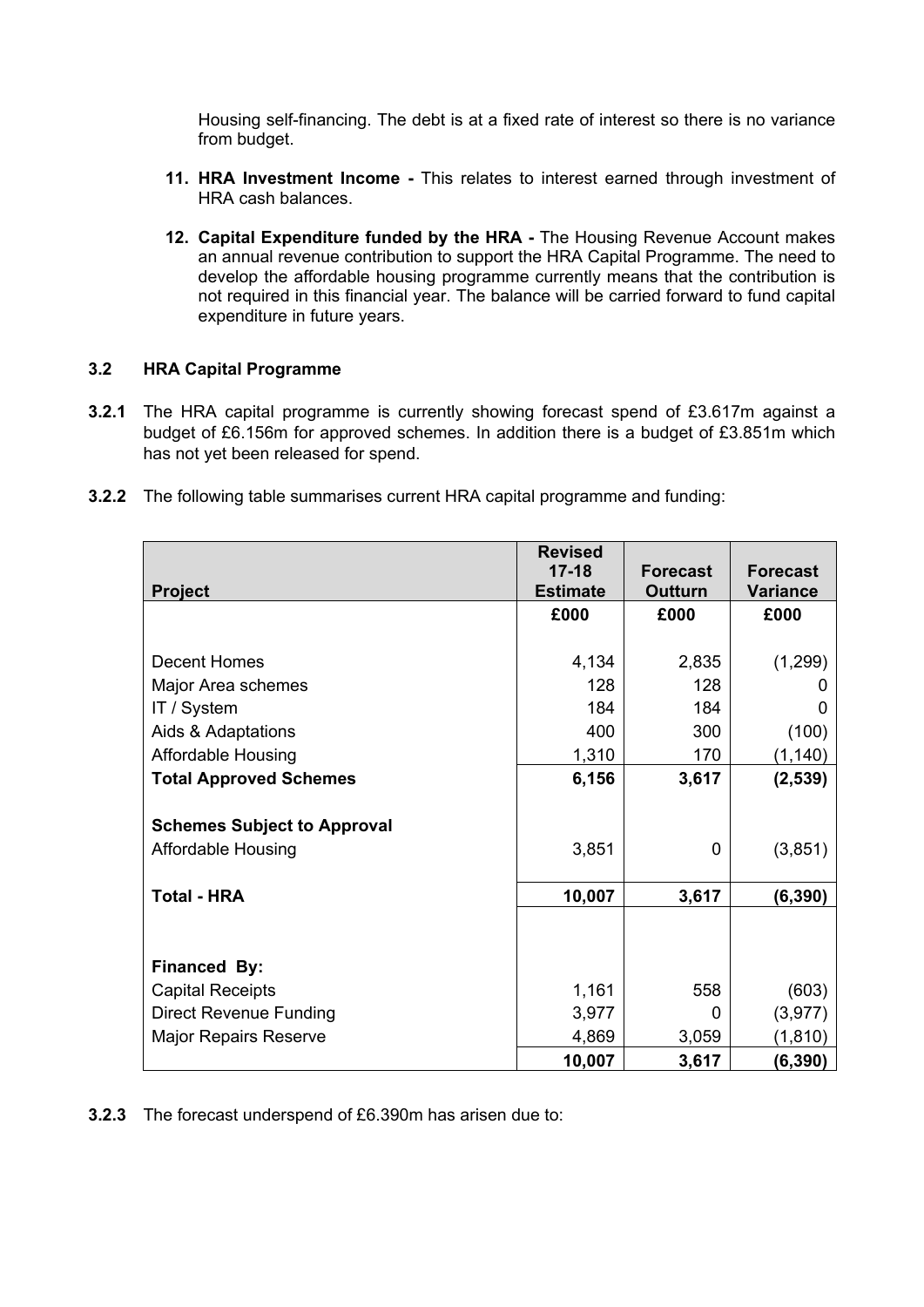- **Decent Homes** works are currently £1.3m underspent due to the re-roofing contract not yet being let and unspent contingency funding. Heating upgrade planned works are progressing.
- **The affordable housing** relates to schemes at Small Drove, Weston Road and Severn Road, Spalding. These schemes have now slipped into 2018-19 and will progress to detailed planning stage in spring 2018. The wider affordable housing programme has been reviewed as part of the 2018-19 budget and MTFS and additional resources are now being sought to accelerate delivery.

## **3.3 Housing Revenue Account Reserves**

3.3.1 The following table sets out the estimated contributions to/from reserves during 2017-18 and the estimated Housing Revenue Account Reserves Balance at 31st March 2018:

| <b>Reserve</b>                                                                         | <b>Balance</b><br>1 April<br>2017 | <b>Contribs</b><br>into<br><b>Reserves</b> | <b>Planned</b><br>Use of<br><b>Reserves</b> | <b>Balance</b><br>31 March<br>2018 |
|----------------------------------------------------------------------------------------|-----------------------------------|--------------------------------------------|---------------------------------------------|------------------------------------|
|                                                                                        | £000                              | £000                                       | £000                                        | £000                               |
| <b>HRA Working Balance</b><br><b>Insurance Reserve</b><br><b>Major Repairs Reserve</b> | 8,968<br>200<br>6,697             | 3,539<br>2,866                             | (3,059)                                     | 12,507<br>200<br>6,504             |
|                                                                                        | 15,865                            | 6,405                                      | (3,059)                                     | 19,211                             |

### **4. TREASURY MANAGEMENT**

### **4.1 Current Revenue Forecasts**

- **4.1.1** The cash investments held in money market funds (MMFs) and fixed investments was £44.2m at the end of Q3. Total interest earned on investments was £177k against a total profiled budget of £113k.
- **4.1.2** The bank rate was increased from 0.25% to 0.50% at the Monetary Policy Committee meeting in November 2017 giving a welcome pick up in rates received by the Council on its instant access cash and new investments. Market expectation is that base rates will remain at 0.50% until the end of 2018.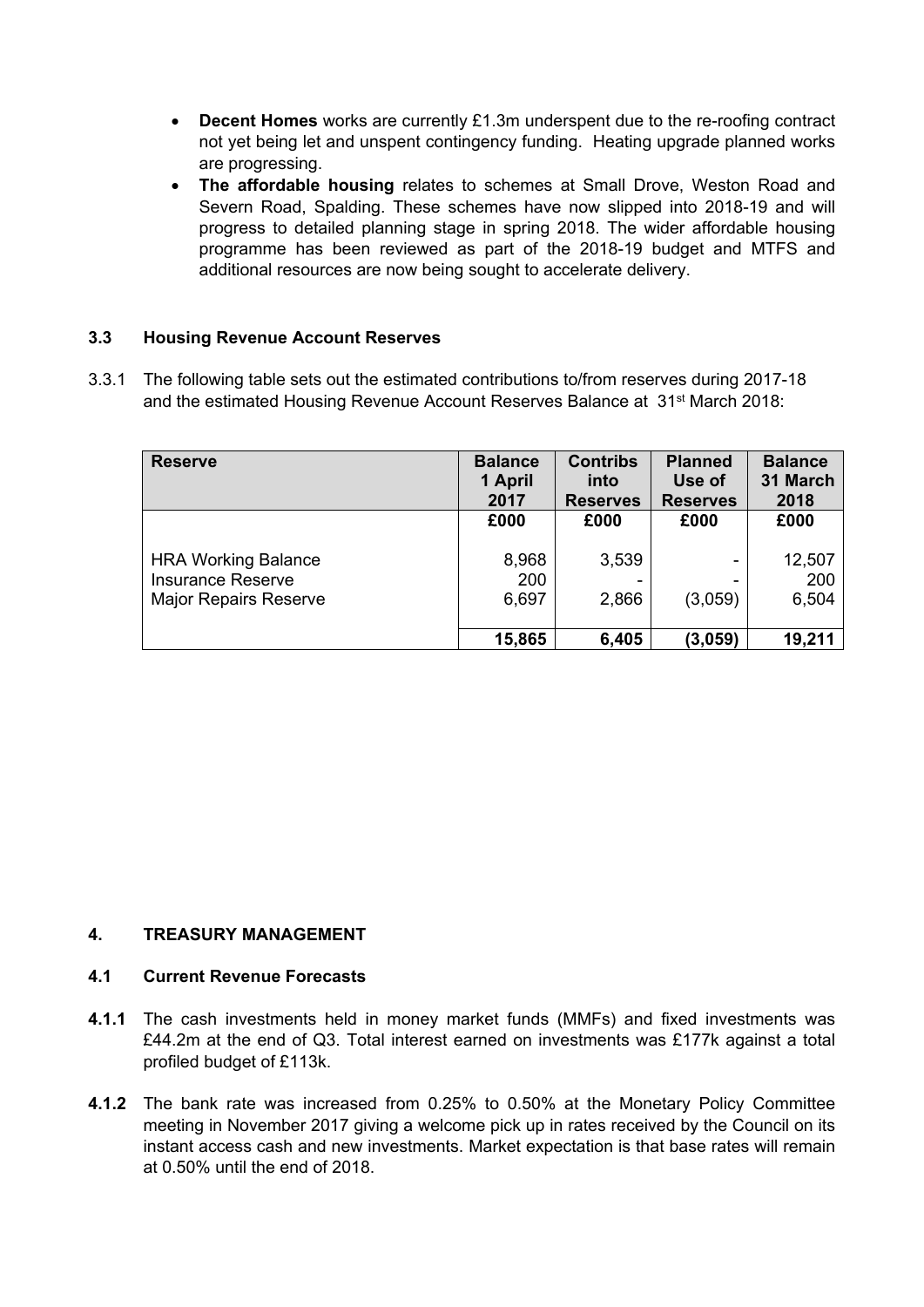**4.1.3** The current projected outturn is for total interest income of £240k compared to a budget of £150k. The increased outturn position can be attributed to increased market rates and higher levels of investment balances.

### **4.2 Security**

- **4.2.1** The Council has not adopted any formal benchmarks for the management of risk as Officers believe that decisions on counterparties and maximum investment levels are adequate to monitor the current and trend positions and amend the operational strategy to manage risk as conditions change. The Council uses the creditworthiness service provided by Link Asset Services which provides a maximum duration for investments depending on the colour rating calculated for each financial institution.
- **4.2.2** All investments held by the Council were within the recommended maximum duration at the time the investment was made. Qatar National Bank has had the maximum investment duration reduced to 100 days from 12 months so any future investments with Qatar will not exceed 100 days unless the maximum duration changes.
- **4.2.3** The chart below shows how the Council's funds are spread between differing counterparties.

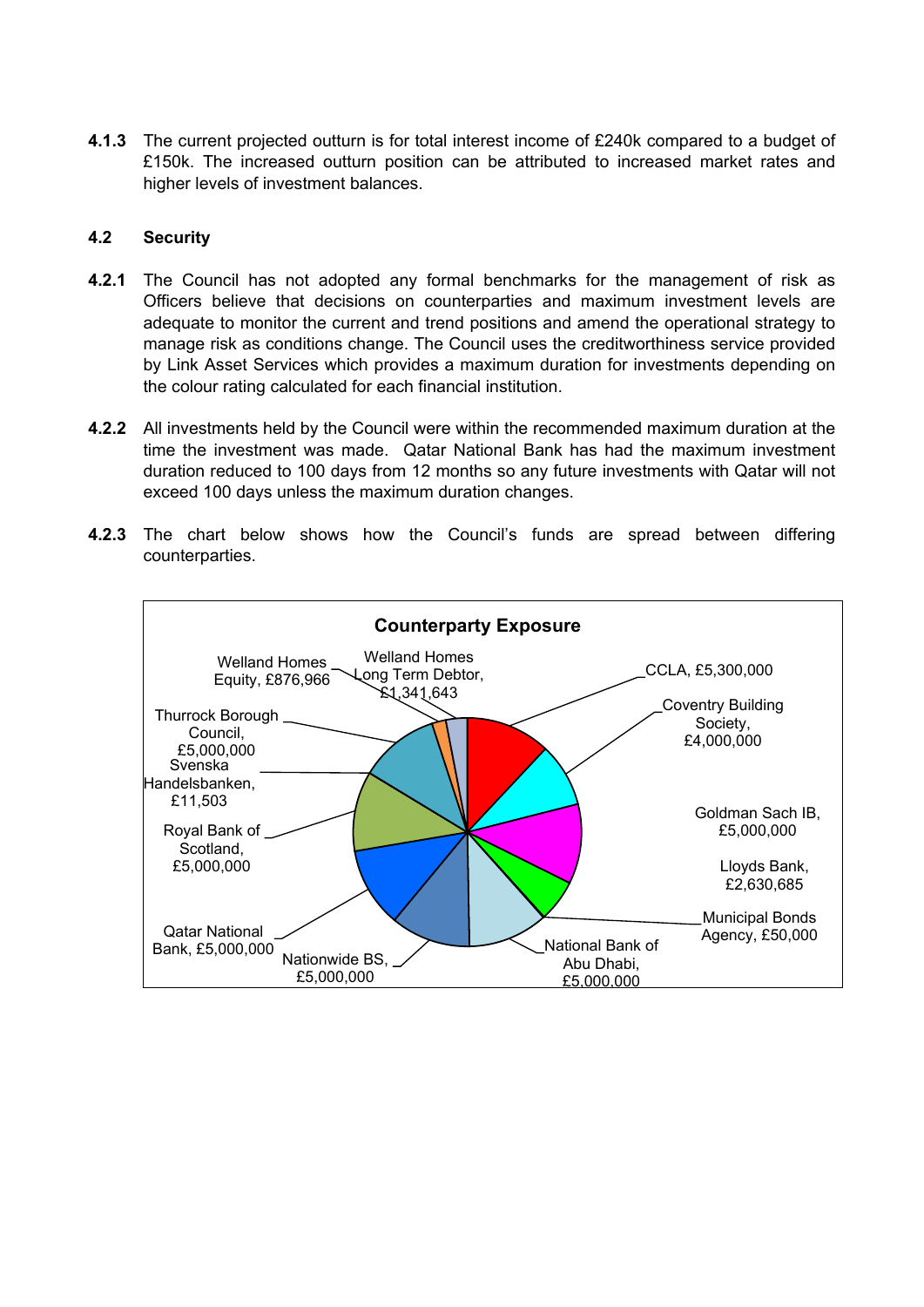# **4.3 Liquidity**

**4.3.1** The Council's average level of cash deposits for Quarters 1 to 3 was £41m. As at 30 December 2017 the Council had £5.4m instant access cash available to meet cash flow requirements. The table below shows the amounts held in relation to the remaining period to maturity.



# **4.4 Yield**

| Budgeted Interest 2017-18            | £149,900 (£87.9k General Fund and £62k HRA.) |
|--------------------------------------|----------------------------------------------|
| Actual Interest achieved to 31/12/17 | £177,181                                     |
| Forecast Outturn for 2017-18         | £240,000                                     |
| Target yield (Average 3 month LIBID) | 0.23%                                        |
| Actual Yield achieved to 31/12/17    | 0.570%                                       |
| Actual Yield outturn for 2016/17     | 0.554%                                       |
| Actual Yield as at Q3 2016/17        | 0.606%                                       |

# **4.5 External Borrowing**

4.5.1 The Council borrowed £67.456m from the PWLB on 28<sup>th</sup> March 2012 to meet its obligations under the Housing Revenue Finance Reforms. This was borrowed for a period of 50 years on a maturity basis at a rate of 3.48%. No new borrowing has been undertaken during the financial year.

### **4.6 Interest Rates**

**4.6.1** The bank rate was increased from 0.25% to 0.50% at the Monetary Policy Committee meeting in November 2017 giving a welcome pick up in rates received by the Council on its instant access cash and new investments. Market expectation is that base rates will remain at 0.50% until the end of 2018.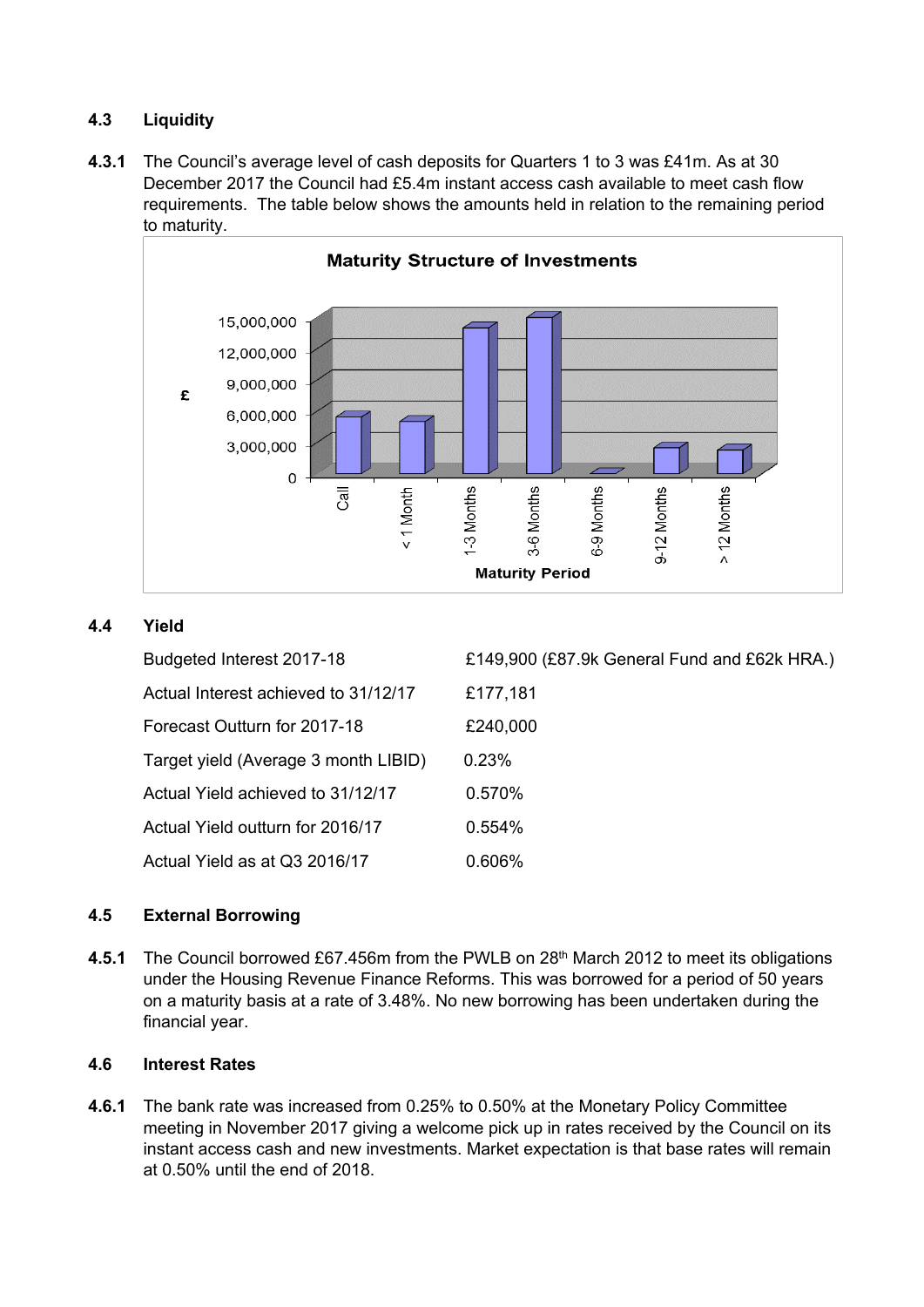# **4.7 Counterparty Risk**

- **4.7.1** The Council has £5m invested in Qatar National Bank who had their credit rating reduced in May and June 2017 by the three main credit rating agencies. The maximum duration for new investments has now been reduced from 12 months to 100 days for new investments by our external treasury advisors. This situation is being monitored on an ongoing basis.
- **4.7.2** In November 2017 Lloyds Bank had their credit outlook increased by Standard and Poors Global Ratings. Following this, Link Asset Services have lengthened the maximum duration for investment with Lloyds Bank from six months to a year.

# **5. OPTIONS**

**5.1** To note the report.

# **6. REASONS FOR RECOMMENDATION(S)**

**6.1** To provide information to Members on the overall financial position of the Council.

# **7. EXPECTED BENEFITS**

**7.1** Given the current economic climate and the potential levels of financial risk and uncertainty that exists within the Council's capital and revenue budgets, it is important that financial performance is closely scrutinised by Members and officers. Regular reporting will ensure that members are updated regularly on the overall Council financial position, in order to better inform future decision making.

# **8. IMPLICATIONS**

# **8.1 Carbon Footprint / Environmental Issues** N/A

# **8.2 Constitutional & Legal**

The Constitution requires the Council to receive regular financial reports to keep Members informed and aid future decision making. Financial reporting is also required as any recommended changes to the Council's budgets will require varying levels of Member or full Council approval.

# **8.3 Contracts**

N/A

# **8.4 Corporate Priorities**

The Council's budgets and associated spend support the Council's Priorities.

- **8.5 Crime and Disorder** N/A
- **8.6 Equality and Diversity / Human Rights** N/A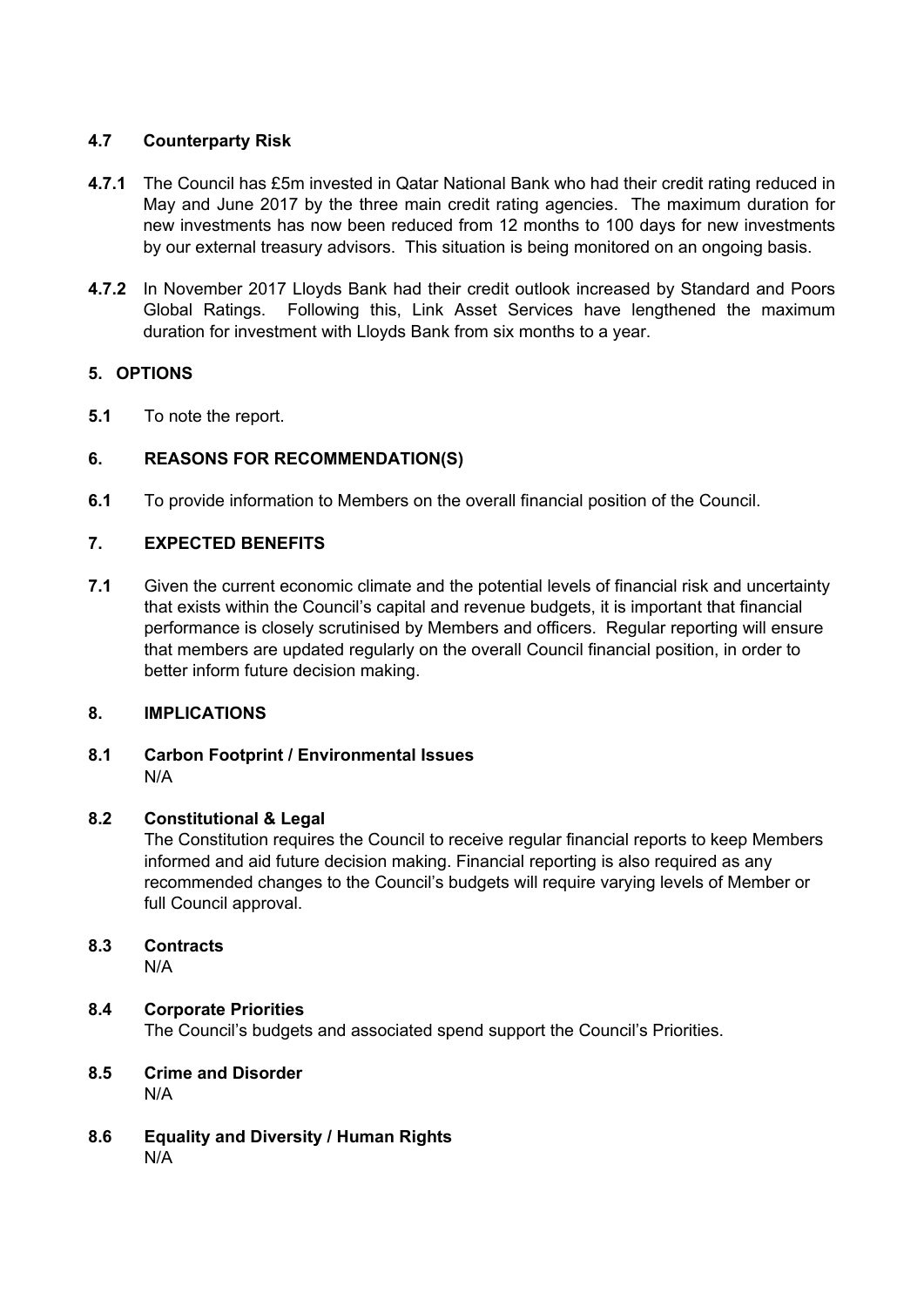### **8.7 Financial**

This report is financial in nature and relevant financial information is contained within it.

- **8.8 Health & Wellbeing** N/A
- **8.9 Reputation** N/A

### **8.10 Risk Management**

The regular and timely reporting of financial performance enables the Council to address any financial risks as and when they are identified

**8.11 Safeguarding** N/A

# **8.12 Staffing**

N/A

# **8.13 Stakeholders / Constitution / Timescales**

Budget holders have been consulted with as part of the preparation of the forecast financial position.

### **8.14 Moving Forward Programme**

The Council's Moving Forward Programme includes projects to deliver financial savings in the current and future years. These projects are being monitored and the report references the financial details of the Moving Forward Programme where relevant.

### **9. WARDS/COMMUNITIES AFFECTED**

All

# **10. ACRONYMS**

N/A.

| Background papers:- | The approved 2017-18 budget presented to Council in February |
|---------------------|--------------------------------------------------------------|
|                     | 2017                                                         |

# **Lead Contact Officer**

| Name and Post:                    | Jane Crosby, Ray Fleming Strategic Business Partner, Interim<br><b>Strategic Business Partner</b> |
|-----------------------------------|---------------------------------------------------------------------------------------------------|
| <b>Telephone Number</b><br>Email: | 01507 613255<br>jane.crosby@cpbs.com, ray.fleming@cpbs.com                                        |
| <b>Key Decision:</b>              | No.                                                                                               |
| <b>Exempt Decision:</b>           | No                                                                                                |

### **This report refers to a Mandatory and Discretionary Service**

#### **Appendices attached to this report:**

Appendix 1 General Fund Capital Programme 2017-18